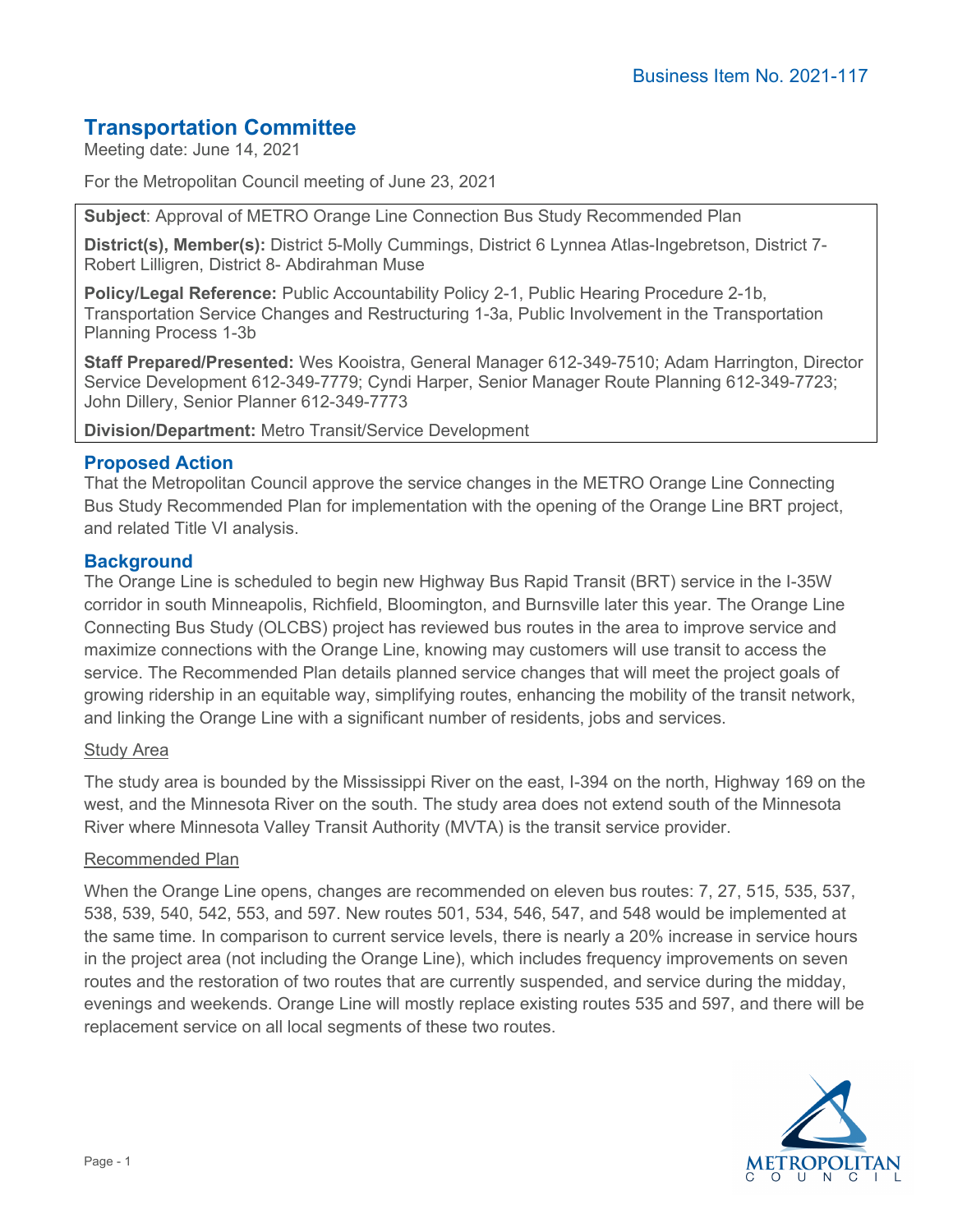The Recommended Plan is based on a mix of current ridership patterns and those that existed prior to the pandemic, which may change in the long-term as new travel needs emerge. Given the information available, the Recommended Plan has considered potential long-term impacts to ridership and travel behavior. However, this plan may need to be adjusted during or shortly after implementation based on market conditions at the time the Orange Line opens. Routes 53, 146, 156, 552, 554 and 558 remain suspended.

## Public Input Process and Modifications to Plan

Several outreach strategies were used to ensure broad public engagement even during a pandemic. The project website included a customer survey, presentation video and various reports. Social media links promoted the Concept Plan, and there were articles in the Star Tribune and Sun Current and ads in several local and ethnic media. Due to COVID the two public meetings and one public hearing were held virtually. A postcard was mailed to residents along routes with significant changes proposed, and staff partnered with key stakeholders to get the word out, including some limited in-person outreach at key bus stops. A complete report of all *[outreach and engagement work](https://www.metrotransit.org/Data/Sites/1/media/concept-plan-engagement-summary-final-20200421.pdf)* is available online.

Nearly 600 comments were submitted about the proposal. There was strong support for the Orange Line, the restoration of service on routes 537 and 542, the simplification of routes 515 and 540, the frequency and span improvements on seven routes and the continuation of coverage on all local segments of Route 535. Primary areas of concern were the proposed elimination of service on routes 515B, 515E, 597 and on 90<sup>th</sup> St in west Bloomington and new transfers introduced in areas that are currently a one-seat ride.

Staff revised the plan based on the feedback received to address the concerns. Most of the concerns were addressed with these changes. However, the Recommended Plan still includes the elimination of a direct connection between southwest Bloomington and downtown (Route 597) as well as between the 66<sup>th</sup> Street corridor and VA Medical Center (Route 515E) in south Minneapolis.

#### Title VI Service Equity Analysis

The Title VI analysis of the Recommended Plan shows no potential for disparate impacts for people of color. The average resident in the study area will see a 27% increase in the number of weekly trips available. The analysis does indicate potential for disproportionate burden in areas where low-income populations reside. However, this plan improves access to jobs and other key destinations, particularly in the off-peak for BIPOC and lower-income communities, which is not reflected in the initial analysis that only uses residential census data. Additional detail regarding the analysis is provided in Chapter 4 of the project report.

#### **Rationale**

The Recommended Plan improves transit service within the Orange Line corridor and the region by building a stronger local route network that connects those who rely on transit the most with nearly 50,000 jobs outside of downtown Minneapolis. A large share of Orange Line riders is expected to access stations using transit, using this enhanced bus route network.

## **Thrive Lens Analysis**

The plan addresses the five Thrive outcomes by leveraging transit investment with higher expectations of land use (Stewardship), encouraging redevelopment and infill development (Prosperity), operating the region's transit system sustainably (Sustainability), aligning resources to support transit-oriented development (Livability), and creating real choices in where we live, how we travel, and where we